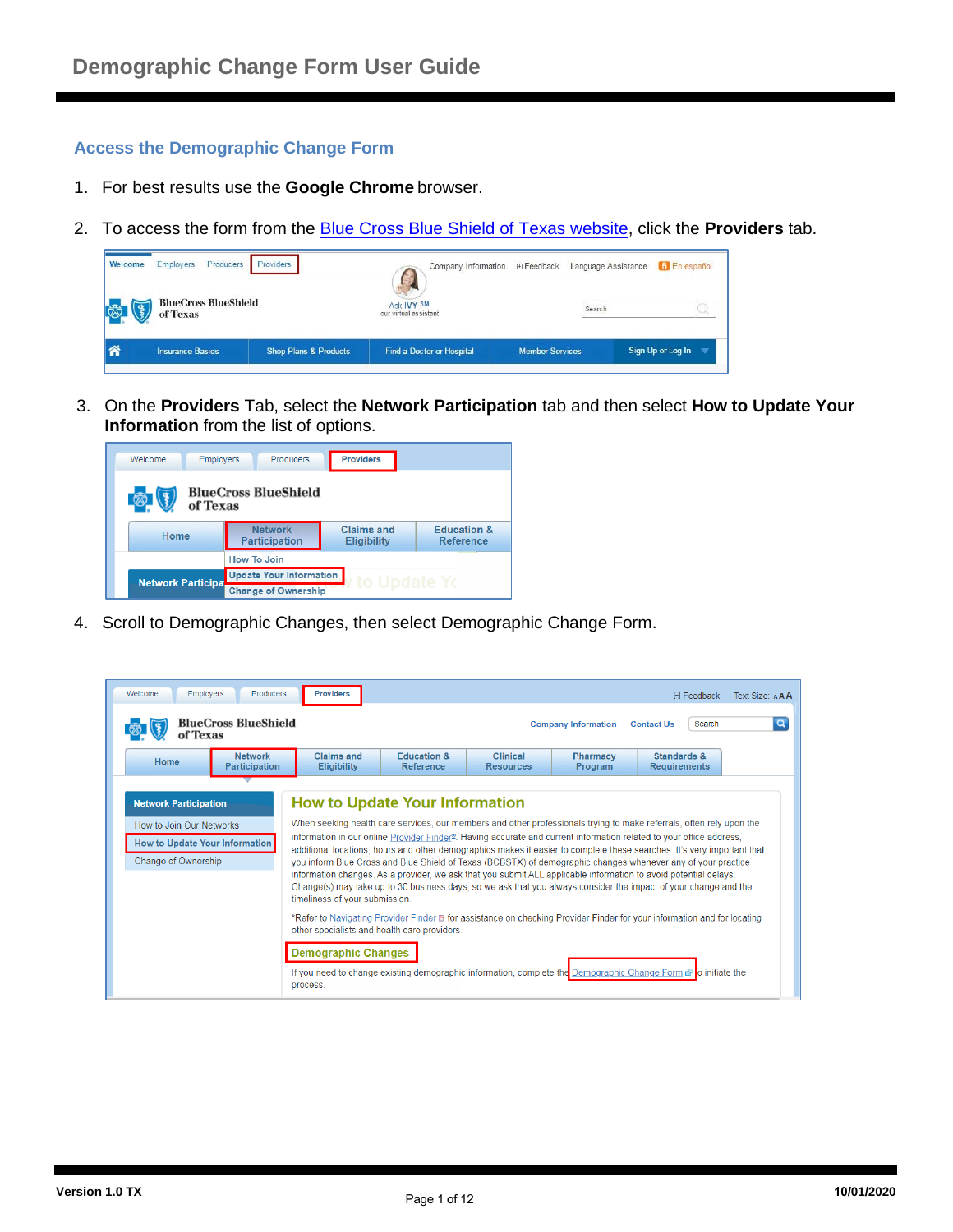# 5. Enter your information. Notice that **\*** indicates a required field.

| <b>Identification Information</b><br>* Indicates required field          |                     |                             |                                                          |
|--------------------------------------------------------------------------|---------------------|-----------------------------|----------------------------------------------------------|
| $\star$ Type of Provider $\bigcirc$<br><b>Individual Provider</b>        | <b>Locum Tenens</b> | Group/Clinic                | Facility/Ancillary                                       |
| <b>Submitter Information</b>                                             |                     | <b>Provider Information</b> |                                                          |
| * First Name:                                                            |                     | * Name of Provider/Group:   |                                                          |
| * Last Name:                                                             |                     | * Tax ID Number:            |                                                          |
| * Telephone Number: Ext:<br>Numeric digits only.<br>Numeric digits only. |                     | <b>Rendering NPI:</b>       |                                                          |
| * Job Title/Position:                                                    |                     | * Billing NPI Number:       |                                                          |
| * Email Address:<br>you@example.com                                      |                     |                             |                                                          |
|                                                                          | * Type              | Type 1 (Individual)         | Type 2 (Group)<br>$\begin{pmatrix} 1 \\ 1 \end{pmatrix}$ |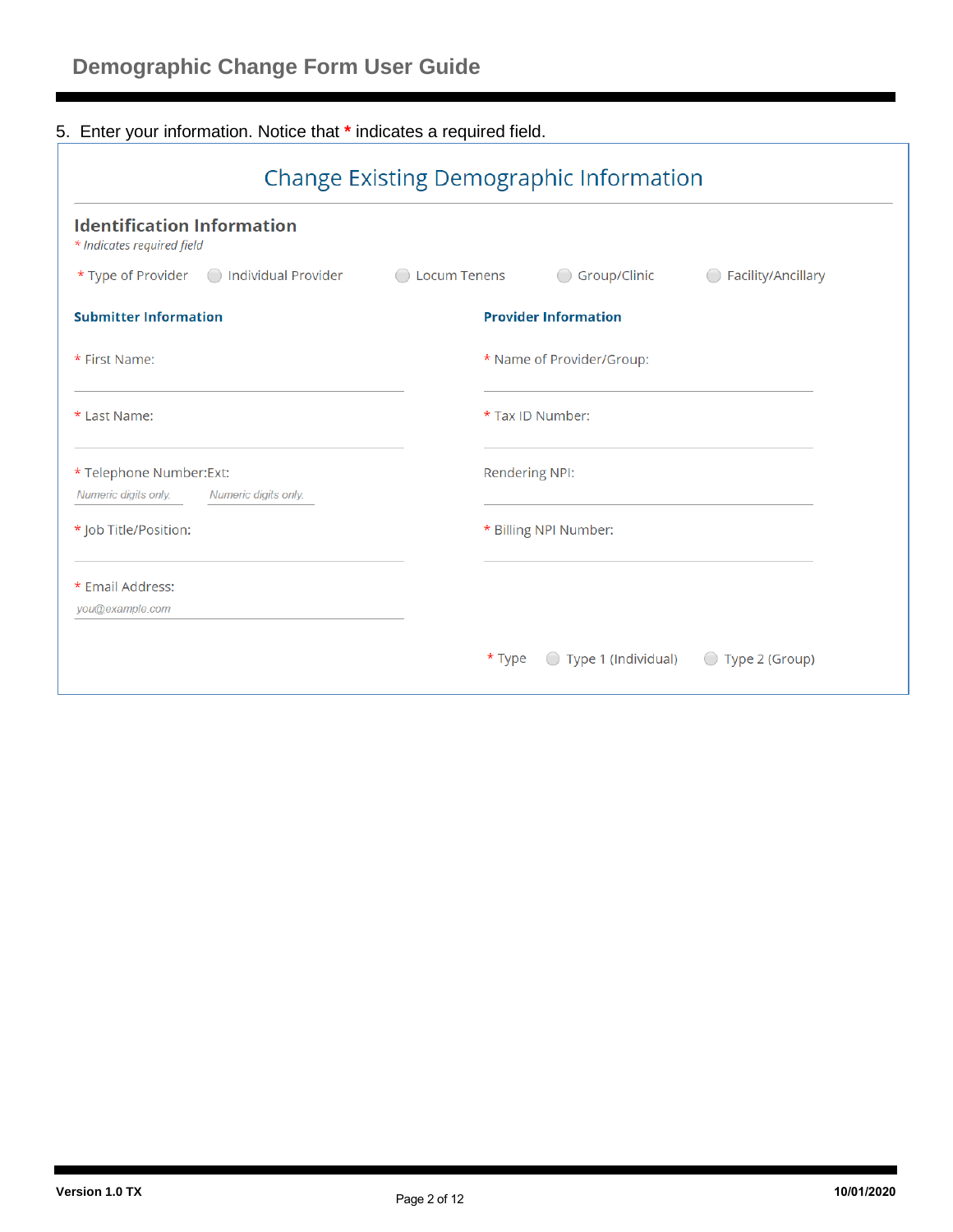- 6. **\* Type of Provider** (**Note:** Form needs to be completed and submitted for **each** applicable provider and/or group provider record ID#)
	- A. Individual Provider is a provider who will not be employing another professional provider
		- a. A provider who will be using his/her social security number (SSN) for tax purposes
		- b. A provider whose Federal Tax Identification Number (TIN) is legally in the provider's name
		- c. A provider who is not incorporated
		- d. A provider who practice exclusively in an inpatient or freestanding facility. Eligible specialties include, but are not limited to, Anesthesia, Emergency Medicine, Radiology, Pathology, Neonatology & Hospitalist.
	- B. Locum Tenens is a provider who temporarily fulfils the duties of another provider. These professionals are still governed by their respective regulatory bodies
	- C. Group/Clinic
		- a. A provider who has a practice with more than one professional provider
		- b. A provider whose Federal Tax Identification Number (TIN) has a corporate legal name
		- c. A provider whose billing entity is incorporated
	- D. Facility/Ancillary are inpatient or freestanding facilities or ancillary (i.e., DME, Hearing Aid, Rehab) providers.

#### 7. **Submitter Information**

Required contact information of person completing the Demographic Change Form, should we have questions on the data submitted.

- o First and Last Name
- o Daytime Telephone Number
- o Job Title/Position
- o Email Address

#### 8. **Provider Information**

- $\triangleright$  Name of Provider/Group
- $\triangleright$  Tax ID
- $\triangleright$  Rendering NPI -A National Provider Identifier (NPI) is a 10-digit numerical identifier for providers of health care services. Type 1 is at the practitioner level. It is a personal identifying number for the individual healthcare provider. An individual is eligible for only one NPI.
- Billing NPI Number A National Provider Identifier (NPI) is a 10-digit numerical identifier for organizations such as physician groups, facilities, hospitals, home health agencies, labs and durable medical equipment (DME) providers.
	- o Organizations must determine if they have "subparts" that need to be uniquely identified in HIPAA standard transactions with their own NPIs. A subpart is a component of an organization health care provider that furnishes health care and is not itself a separate legal entity.
	- $\circ$  If an individual is a health care provider and is incorporated, they may need to obtain an NPI for themselves (Type 1) and an NPI for their corporation or **limited liability company** (LLC) (Type 2).

See the Centers for Medicare & Medicaid Services (CMS) National Plan and Provider Enumeration System to [search the NPI Registry](https://nppes.cms.hhs.gov/#/) or to apply for your NPI number.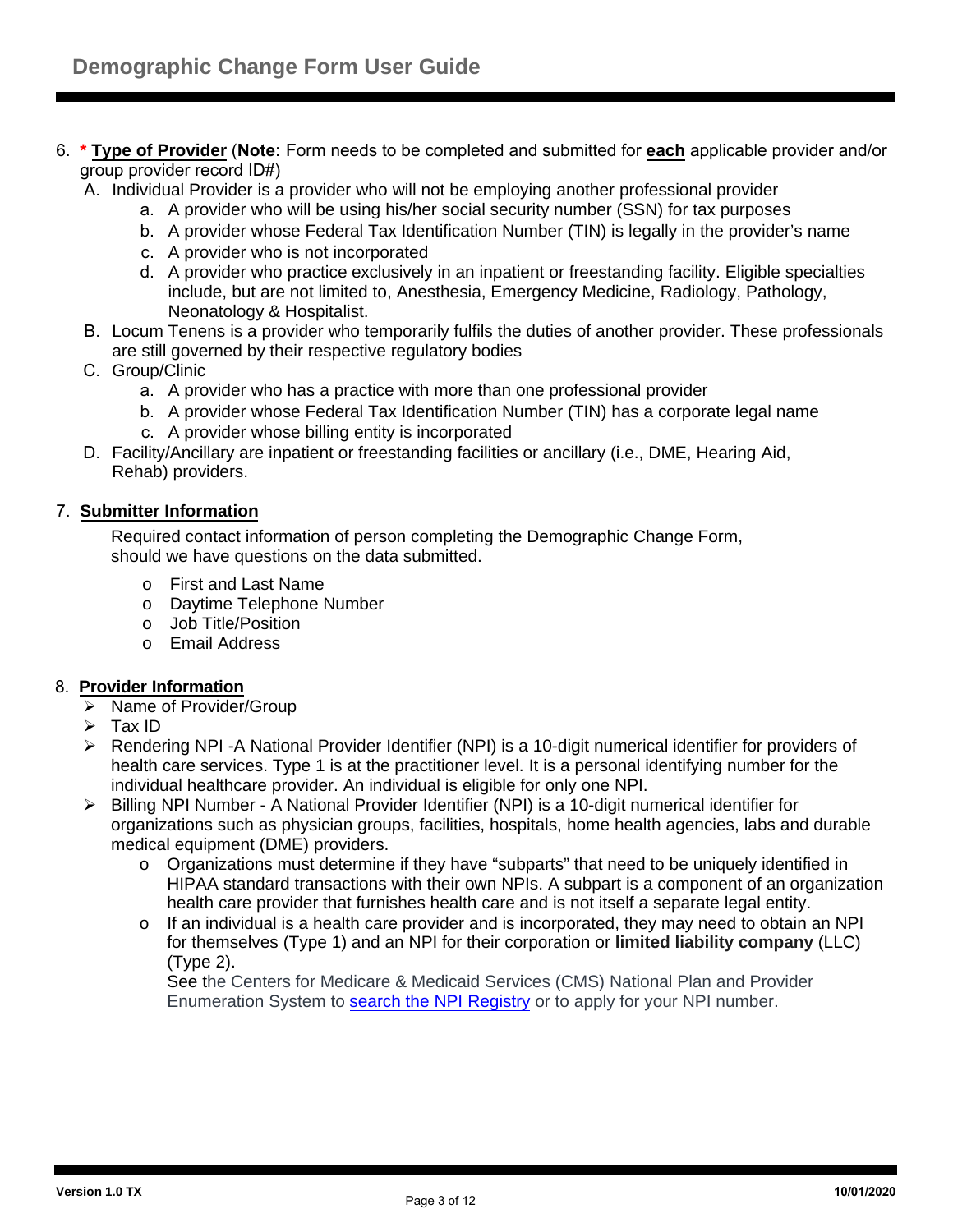Below screenshot is for Individual, Locum Tenens, or Facility/Ancillary Providers:



Below screenshot is for Group/Clinic use. It has the "Remove Provider from Group/Location" option at the bottom:

| <b>Type of Change</b>               |  |
|-------------------------------------|--|
| Name                                |  |
| NPI/Tax                             |  |
| <b>Office Physical Address</b>      |  |
| <b>Billing Address</b>              |  |
| <b>Credentialing Address</b>        |  |
| <b>Administrative Address</b>       |  |
| <b>Other Provider Updates</b>       |  |
|                                     |  |
| Remove Provider from Group/Location |  |
| <b>Back</b>                         |  |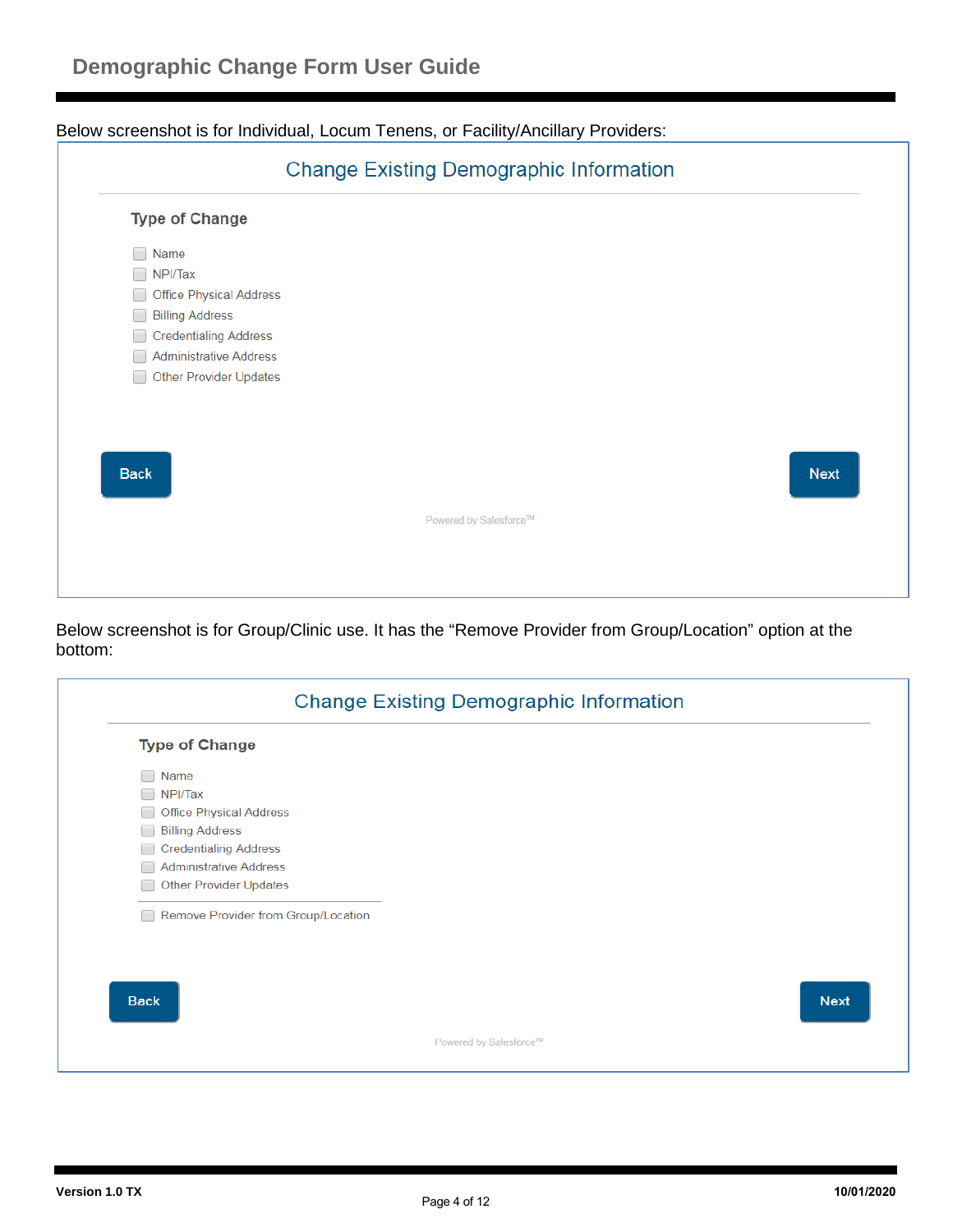Next Screenshots are in chronological order based on the Type of Change selected in the previous screenshot

|                                                  | <b>Change Existing Demographic Information</b> |                    |                                                                                                                                                                                                                                           |
|--------------------------------------------------|------------------------------------------------|--------------------|-------------------------------------------------------------------------------------------------------------------------------------------------------------------------------------------------------------------------------------------|
| <b>Name Change</b><br>* Indicates required field |                                                |                    |                                                                                                                                                                                                                                           |
|                                                  |                                                |                    | Attach signed and dated W-9 for name change. If you have multiple titles please list additional titles in the below comments box.                                                                                                         |
| <b>Current Name</b>                              |                                                | <b>New Name</b>    |                                                                                                                                                                                                                                           |
| First Name:                                      |                                                | First Name:        |                                                                                                                                                                                                                                           |
| Middle Name                                      |                                                | Middle Name:       |                                                                                                                                                                                                                                           |
| Last Name:                                       |                                                | Last Name:         |                                                                                                                                                                                                                                           |
| Suffix:                                          | ۷                                              | Suffix:            | ۷                                                                                                                                                                                                                                         |
| <b>Current Title:</b>                            |                                                | New Title:         |                                                                                                                                                                                                                                           |
| <b>Current Practice Name:</b>                    |                                                | New Practice Name: |                                                                                                                                                                                                                                           |
|                                                  |                                                |                    |                                                                                                                                                                                                                                           |
| <b>Additional Information</b>                    |                                                |                    |                                                                                                                                                                                                                                           |
| Comments:                                        | * Effective Date of Change:<br>鱛               |                    | Attach Documentation:<br>Note: combined file sizes cannot exceed 25MB. File formats<br>accepted: .bmp, .doc, .docx, .gif, .jpeg, .jpg, .zip, .pdf, .png, .txt, .xls,<br>.xlsx. User can select only up to 5 total files per request type. |
|                                                  |                                                |                    | Combined file size = 0.0 MB<br>Choose File   No file chosen<br>$+$ Add another file                                                                                                                                                       |
|                                                  |                                                |                    |                                                                                                                                                                                                                                           |
|                                                  |                                                |                    |                                                                                                                                                                                                                                           |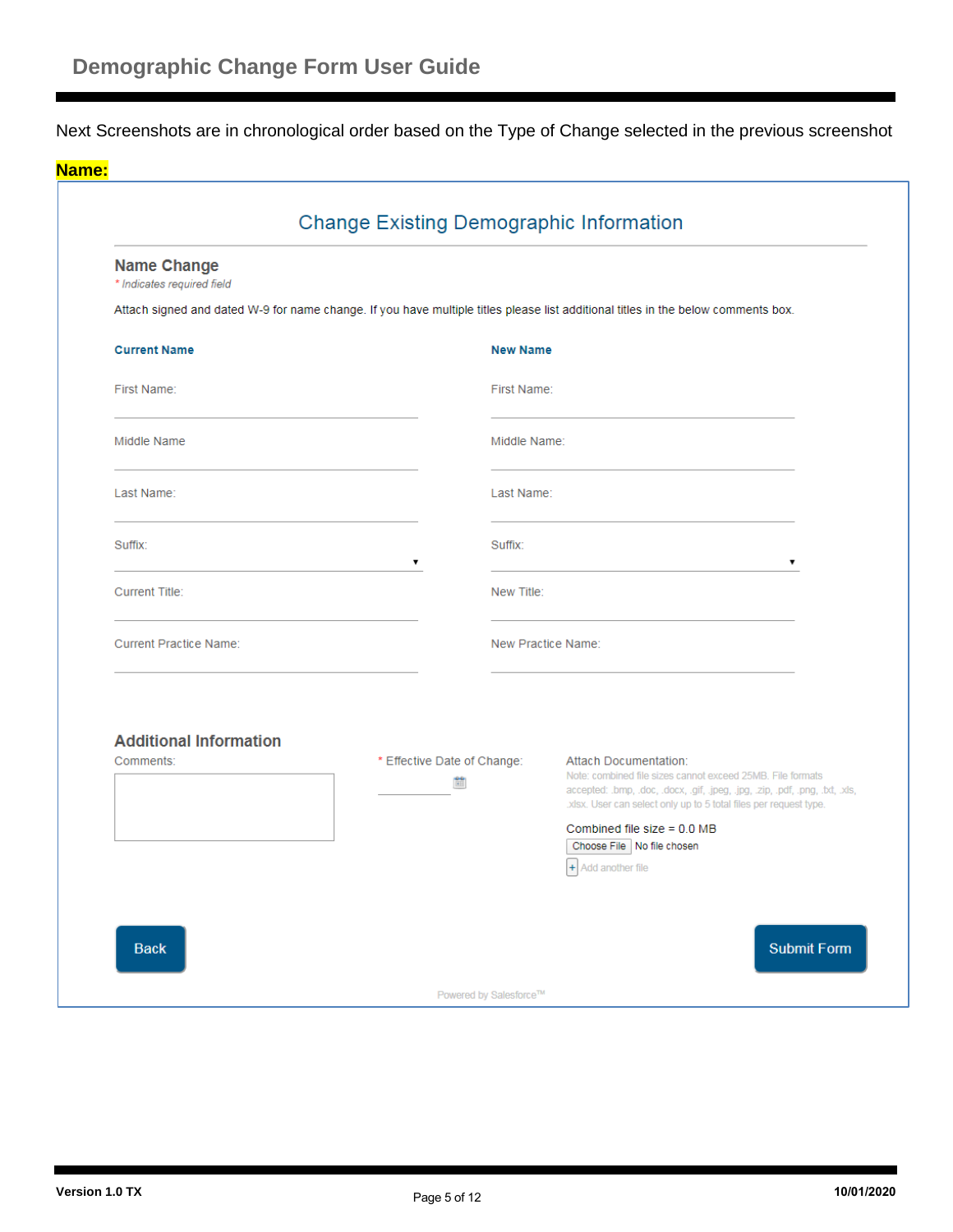### NPI/Tax ID:

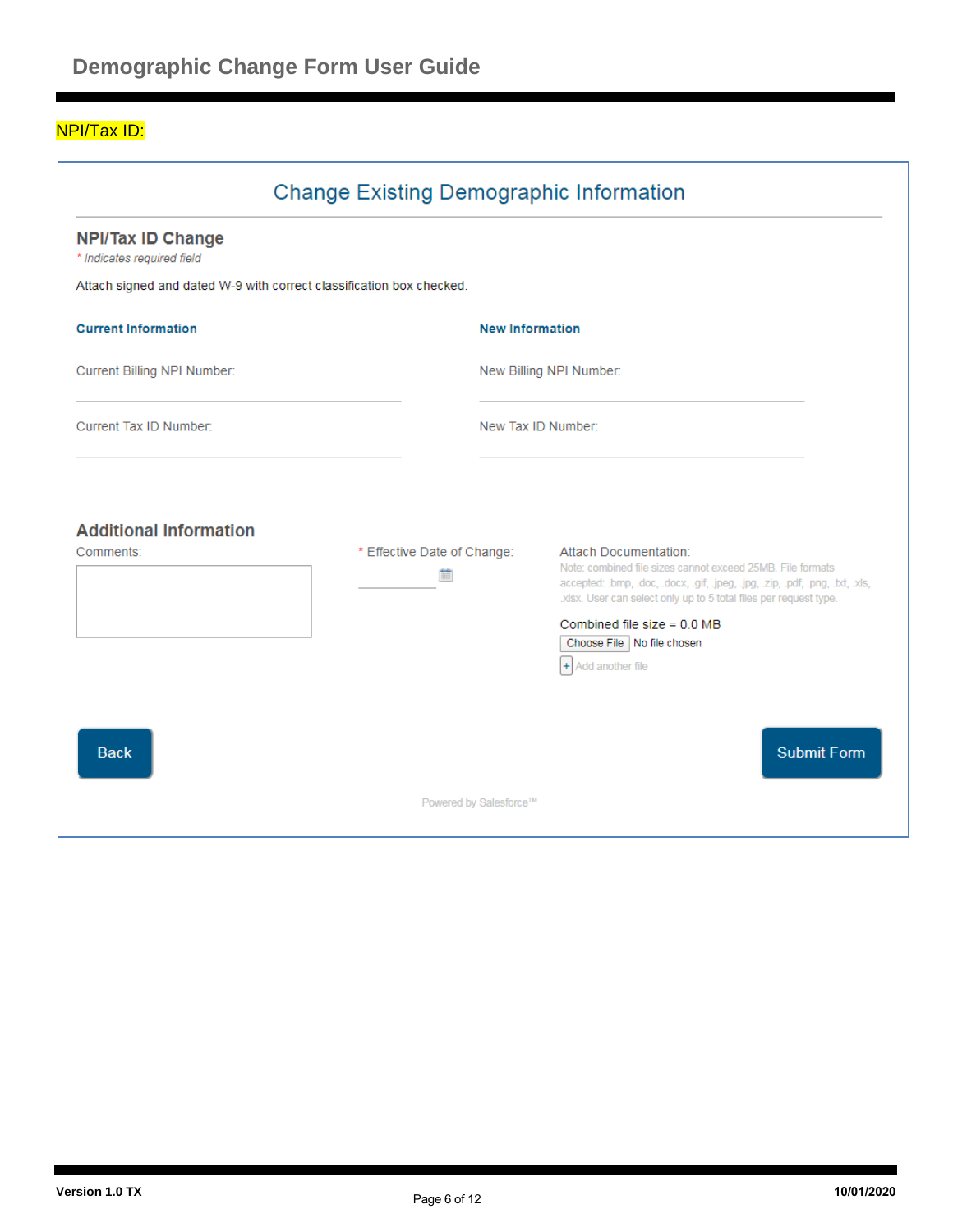## **Office Physical Address/Satellite location:** Complete all information.

For the Primary Location reply:

"Yes", will replace current main physical location information.

"No" adds information as a directory location/satellite address.

| impact your claims payment.                                                                                                                     |                                                                                | Complete a separate form for each office physical address change request. This information is utilized for the member directories. A P.O. Box<br>address will not be accepted as an official physical address. If your primary address change involves moving to a different county, this could |
|-------------------------------------------------------------------------------------------------------------------------------------------------|--------------------------------------------------------------------------------|-------------------------------------------------------------------------------------------------------------------------------------------------------------------------------------------------------------------------------------------------------------------------------------------------|
| <b>Current Office Physical Address</b>                                                                                                          |                                                                                | <b>New Office Physical Address</b>                                                                                                                                                                                                                                                              |
| Address Line 1:                                                                                                                                 |                                                                                | Address Line 1:                                                                                                                                                                                                                                                                                 |
| Address Line 2:                                                                                                                                 |                                                                                | Address Line 2:                                                                                                                                                                                                                                                                                 |
|                                                                                                                                                 |                                                                                |                                                                                                                                                                                                                                                                                                 |
| City.                                                                                                                                           |                                                                                | City:                                                                                                                                                                                                                                                                                           |
| State:<br>Zip Code:<br>$\pmb v$                                                                                                                 |                                                                                | State: Zip Code:<br>$\pmb{\mathrm{v}}$                                                                                                                                                                                                                                                          |
| Telephone Number<br>Ext:                                                                                                                        |                                                                                | Telephone Number<br>Ext                                                                                                                                                                                                                                                                         |
| Numeric digits only<br>Numeric digits only.<br>Email:                                                                                           |                                                                                | Numeric digits only<br>Numeric digits only<br>Email:                                                                                                                                                                                                                                            |
| you@example.com                                                                                                                                 |                                                                                | you@example.com                                                                                                                                                                                                                                                                                 |
| Fax Number:                                                                                                                                     |                                                                                | Fax Number:                                                                                                                                                                                                                                                                                     |
| Numeric digits only. For example: 1234567890.                                                                                                   |                                                                                | Numeric digits only. For example: 1234567890                                                                                                                                                                                                                                                    |
|                                                                                                                                                 |                                                                                | Primary Location:<br>◯ Yes<br>O No                                                                                                                                                                                                                                                              |
|                                                                                                                                                 |                                                                                | Supervising Physician:                                                                                                                                                                                                                                                                          |
|                                                                                                                                                 |                                                                                | Accepting New Patients:                                                                                                                                                                                                                                                                         |
|                                                                                                                                                 |                                                                                | ٠                                                                                                                                                                                                                                                                                               |
| For more than one set of hours for same day, please note in the comments box below.<br>$\Box$ Open 24/7<br>Wed<br>Mon<br>to<br>Tue<br>Thu<br>to | Fri<br>to<br>to<br>Sat                                                         | Sun<br>to<br>to<br>to                                                                                                                                                                                                                                                                           |
| Americans with Disabilities Act (ADA)                                                                                                           |                                                                                |                                                                                                                                                                                                                                                                                                 |
| * Are the following standards in accordance with the Americans with Disabilities Act?                                                           |                                                                                | Ves<br>$\odot$ No                                                                                                                                                                                                                                                                               |
| If yes, please check at least one of the tollowing                                                                                              |                                                                                |                                                                                                                                                                                                                                                                                                 |
| Site Accessible<br>Farking Accessibility<br>Exterior Building<br>I Interior Building                                                            | Exam Room<br>Exam Table<br>Office Reception Area:<br>Close Proximity to Public | <b>Restroom</b><br>Scala                                                                                                                                                                                                                                                                        |
|                                                                                                                                                 | Transportation                                                                 |                                                                                                                                                                                                                                                                                                 |
| <b>Treating Categories</b><br>* Does the provider treat the following?                                                                          |                                                                                |                                                                                                                                                                                                                                                                                                 |
| Ploody Phyrical Insett and                                                                                                                      |                                                                                |                                                                                                                                                                                                                                                                                                 |
| Homebound<br>Homeless<br>Blindness or Visually Impaired                                                                                         | Chronic Illness<br>Senous Mental Illness<br>Co-eccurring Dispreters            | <b>ED HIVAIDS</b><br><b>ED Physical Disabilibes</b><br>Deathess or Hard of Heimrig                                                                                                                                                                                                              |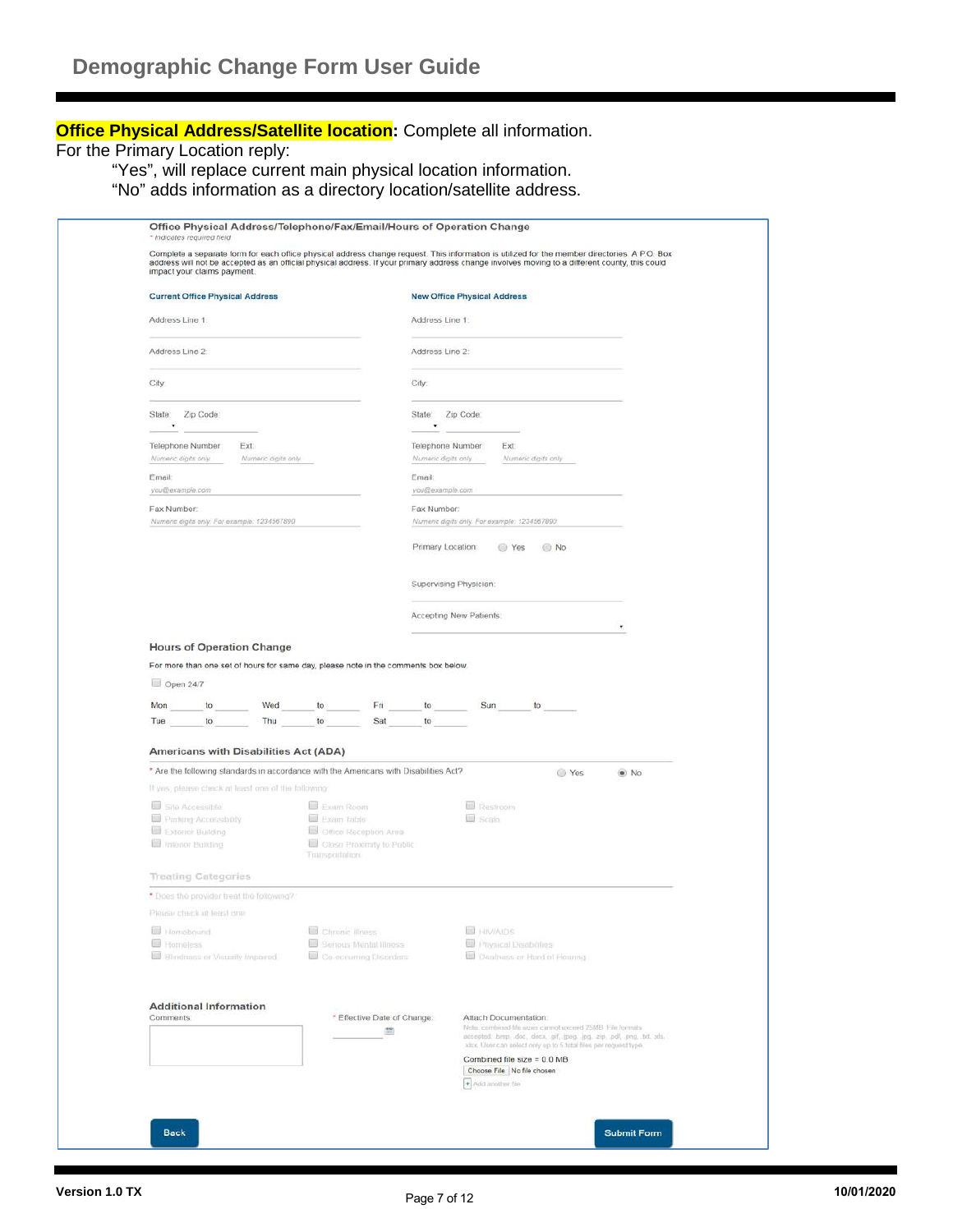# **Billing Address:**

|                                                                                 |                                  |                 | <b>Change Existing Demographic Information</b>                                                                                                                                                                                                                                                                                            |
|---------------------------------------------------------------------------------|----------------------------------|-----------------|-------------------------------------------------------------------------------------------------------------------------------------------------------------------------------------------------------------------------------------------------------------------------------------------------------------------------------------------|
| <b>Billing Address/Telephone/Fax/Email Change</b><br>* Indicates required field |                                  |                 |                                                                                                                                                                                                                                                                                                                                           |
| the group letterhead.                                                           |                                  |                 | Changes requested to a group's information will only be accepted if submitted by the group. Supporting documentation must be submitted on                                                                                                                                                                                                 |
| <b>Current Billing Address</b>                                                  |                                  |                 | <b>New Billing Address</b>                                                                                                                                                                                                                                                                                                                |
| Address Line 1:                                                                 |                                  | Address Line 1: |                                                                                                                                                                                                                                                                                                                                           |
| Address Line 2:                                                                 |                                  | Address Line 2: |                                                                                                                                                                                                                                                                                                                                           |
| City:                                                                           |                                  | City:           |                                                                                                                                                                                                                                                                                                                                           |
| Zip Code:<br>State:<br>▼                                                        |                                  | State:<br>▼     | Zip Code:                                                                                                                                                                                                                                                                                                                                 |
| Telephone Number: Ext:                                                          |                                  |                 | Telephone Number: Ext:                                                                                                                                                                                                                                                                                                                    |
| Numeric digits only.<br>Numeric digits only.                                    |                                  |                 | Numeric digits only.<br>Numeric digits only.                                                                                                                                                                                                                                                                                              |
| Email:                                                                          |                                  | Email:          |                                                                                                                                                                                                                                                                                                                                           |
| you@example.com                                                                 |                                  | you@example.com |                                                                                                                                                                                                                                                                                                                                           |
| Fax Number:                                                                     |                                  | Fax Number:     |                                                                                                                                                                                                                                                                                                                                           |
| Numeric digits only. For example: 1234567890                                    |                                  |                 | Numeric digits only. For example: 1234567890                                                                                                                                                                                                                                                                                              |
| <b>Additional Information</b><br>Comments:                                      | * Effective Date of Change:<br>圃 |                 | <b>Attach Documentation:</b><br>Note: combined file sizes cannot exceed 25MB. File formats<br>accepted: .bmp, .doc, .docx, .gif, .jpeg, .jpg, .zip, .pdf, .png, .txt, .xls,<br>.xlsx. User can select only up to 5 total files per request type.<br>Combined file size = $0.0$ MB<br>Choose File   No file chosen<br>$+$ Add another file |
| <b>Back</b>                                                                     |                                  |                 | <b>Submit Form</b>                                                                                                                                                                                                                                                                                                                        |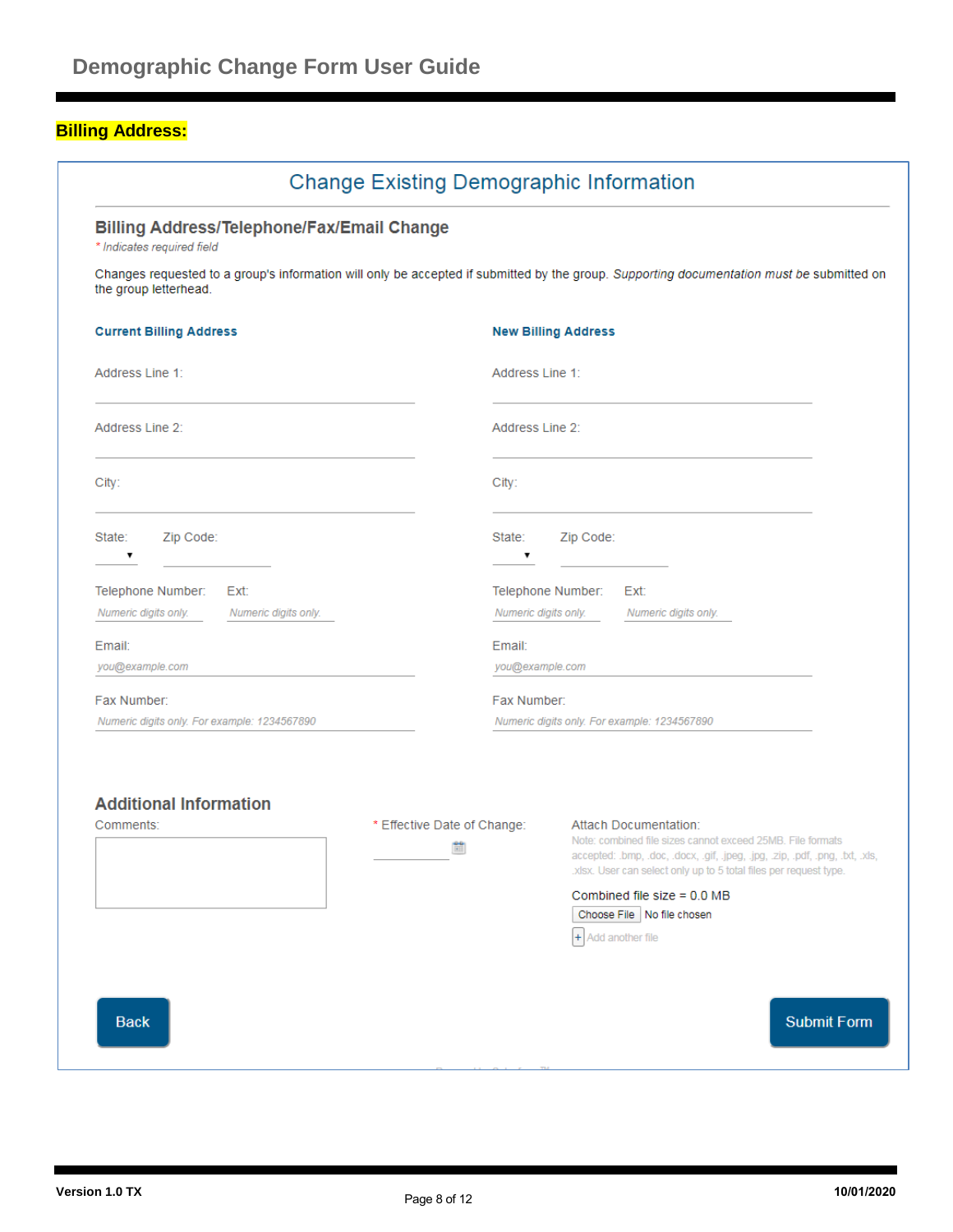## **Credentialing Address:**

| <b>Credentialing Address/Telephone/Fax/Email Change</b><br>* Indicates required field    |                                  |                                     |                                                                                                                                                                                                                                                                                                                                                          |
|------------------------------------------------------------------------------------------|----------------------------------|-------------------------------------|----------------------------------------------------------------------------------------------------------------------------------------------------------------------------------------------------------------------------------------------------------------------------------------------------------------------------------------------------------|
| the group letterhead.                                                                    |                                  |                                     | Changes requested to a group's information will only be accepted if submitted by the group. Supporting documentation must be submitted on                                                                                                                                                                                                                |
| <b>Current Credentialing Address</b>                                                     |                                  |                                     | <b>New Credentialing Address</b>                                                                                                                                                                                                                                                                                                                         |
| Address Line 1:                                                                          |                                  | Address Line 1:                     |                                                                                                                                                                                                                                                                                                                                                          |
| Address Line 2:                                                                          |                                  | Address Line 2:                     |                                                                                                                                                                                                                                                                                                                                                          |
| City:                                                                                    |                                  | City:                               |                                                                                                                                                                                                                                                                                                                                                          |
| Zip Code:<br>State:<br>7                                                                 |                                  | State:                              | Zip Code:                                                                                                                                                                                                                                                                                                                                                |
| Telephone Number:<br>Ext:<br>Numeric digits only.<br>Numeric digits only.                |                                  |                                     | Telephone Number:<br>Ext:<br>Numeric digits only.<br>Numeric digits only.                                                                                                                                                                                                                                                                                |
| Email:<br>you@example.com                                                                |                                  | Email:<br>you@example.com           |                                                                                                                                                                                                                                                                                                                                                          |
| Fax Number:<br>Numeric digits only. For example: 1234567890                              |                                  | Fax Number:<br>Numeric digits only. |                                                                                                                                                                                                                                                                                                                                                          |
| Credentialing Contact Name:<br><b>Additional Information</b><br>Comments:<br><b>Back</b> | * Effective Date of Change:<br>薗 |                                     | Attach Documentation:<br>Note: combined file sizes cannot exceed 25MB. File formats<br>accepted: .bmp, .doc, .docx, .gif, .jpeg, .jpg, .zip, .pdf, .png, .txt, .xls,<br>.xlsx. User can select only up to 5 total files per request type.<br>Combined file size = $0.0$ MB<br>Choose File   No file chosen<br>$+$ Add another file<br><b>Submit Form</b> |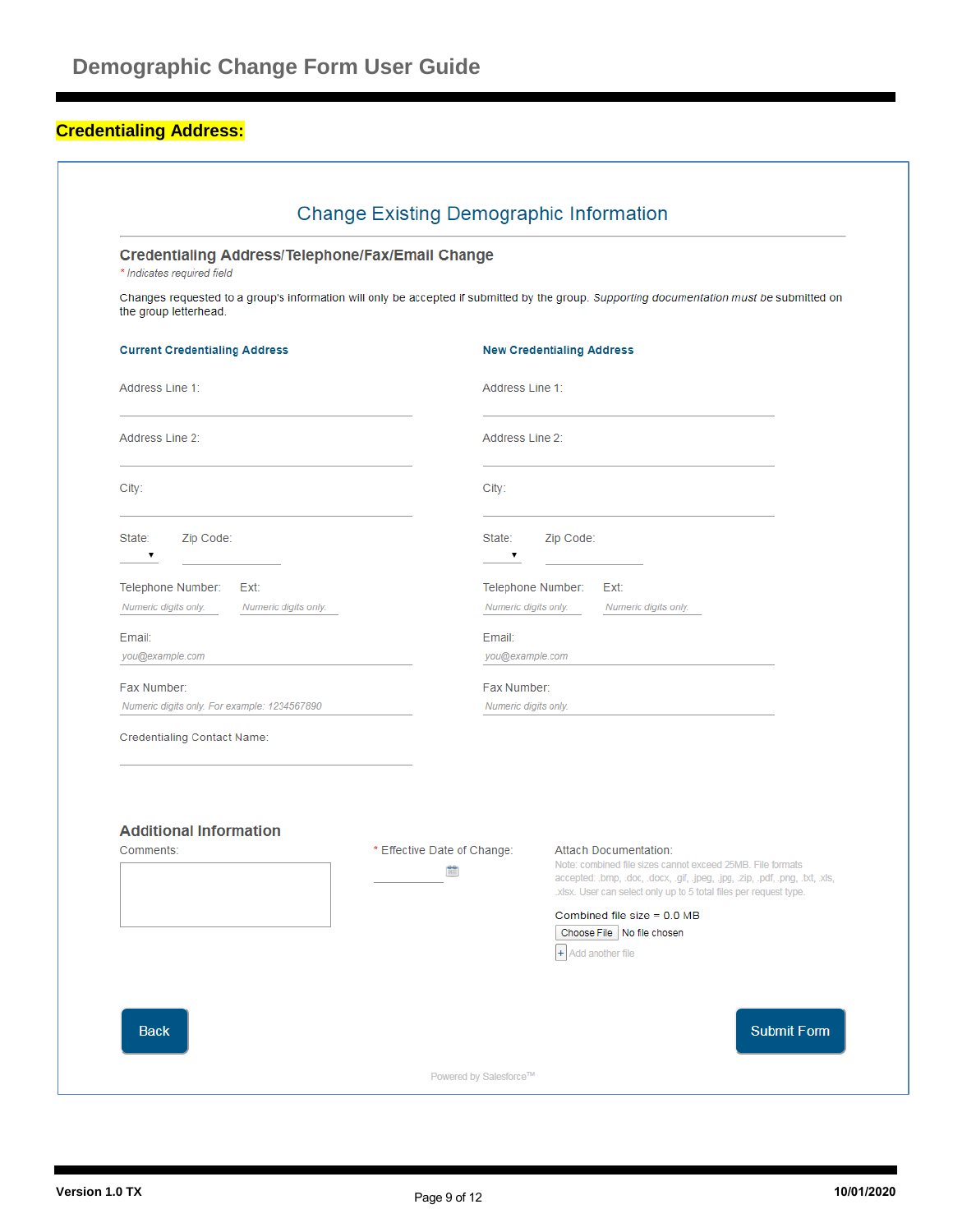### **Administrative Address:**

| Administrative Address/Telephone/Fax/Email Change<br>* Indicates required field |                                  |                                                                                                                                                                                                                                                 |
|---------------------------------------------------------------------------------|----------------------------------|-------------------------------------------------------------------------------------------------------------------------------------------------------------------------------------------------------------------------------------------------|
| the group letterhead.                                                           |                                  | Changes requested to a group's information will only be accepted if submitted by the group. Supporting documentation must be submitted on                                                                                                       |
| <b>Current Administrative Address</b>                                           |                                  | <b>New Administrative Address</b>                                                                                                                                                                                                               |
| Address Line 1:                                                                 |                                  | Address Line 1:                                                                                                                                                                                                                                 |
| Address Line 2:                                                                 |                                  | Address Line 2:                                                                                                                                                                                                                                 |
| City:                                                                           | City:                            |                                                                                                                                                                                                                                                 |
| Zip Code:<br>State:                                                             |                                  | Zip Code:<br>State:                                                                                                                                                                                                                             |
| Telephone Number:<br>Ext:<br>Numeric digits only.<br>Numeric digits only.       |                                  | Telephone Number:<br>Ext:<br>Numeric digits only.<br>Numeric digits only.                                                                                                                                                                       |
| Email:<br>you@example.com                                                       |                                  | Email:<br>you@example.com                                                                                                                                                                                                                       |
| Fax Number:<br>Numeric digits only. For example: 1234567890                     |                                  | Fax Number:<br>Numeric digits only. For example: 1234567890                                                                                                                                                                                     |
| Administrative Contact Name:                                                    |                                  |                                                                                                                                                                                                                                                 |
| <b>Additional Information</b>                                                   |                                  |                                                                                                                                                                                                                                                 |
| Comments:                                                                       | * Effective Date of Change:<br>簂 | <b>Attach Documentation:</b><br>Note: combined file sizes cannot exceed 25MB. File formats<br>accepted: .bmp, .doc, .docx, .gif, .jpeg, .jpg, .zip, .pdf, .png, .txt, .xls,<br>xlsx. User can select only up to 5 total files per request type. |
|                                                                                 |                                  | Combined file size = $0.0$ MB<br>Choose File   No file chosen<br>+ Add another file                                                                                                                                                             |
| <b>Back</b>                                                                     |                                  | <b>Submit Form</b>                                                                                                                                                                                                                              |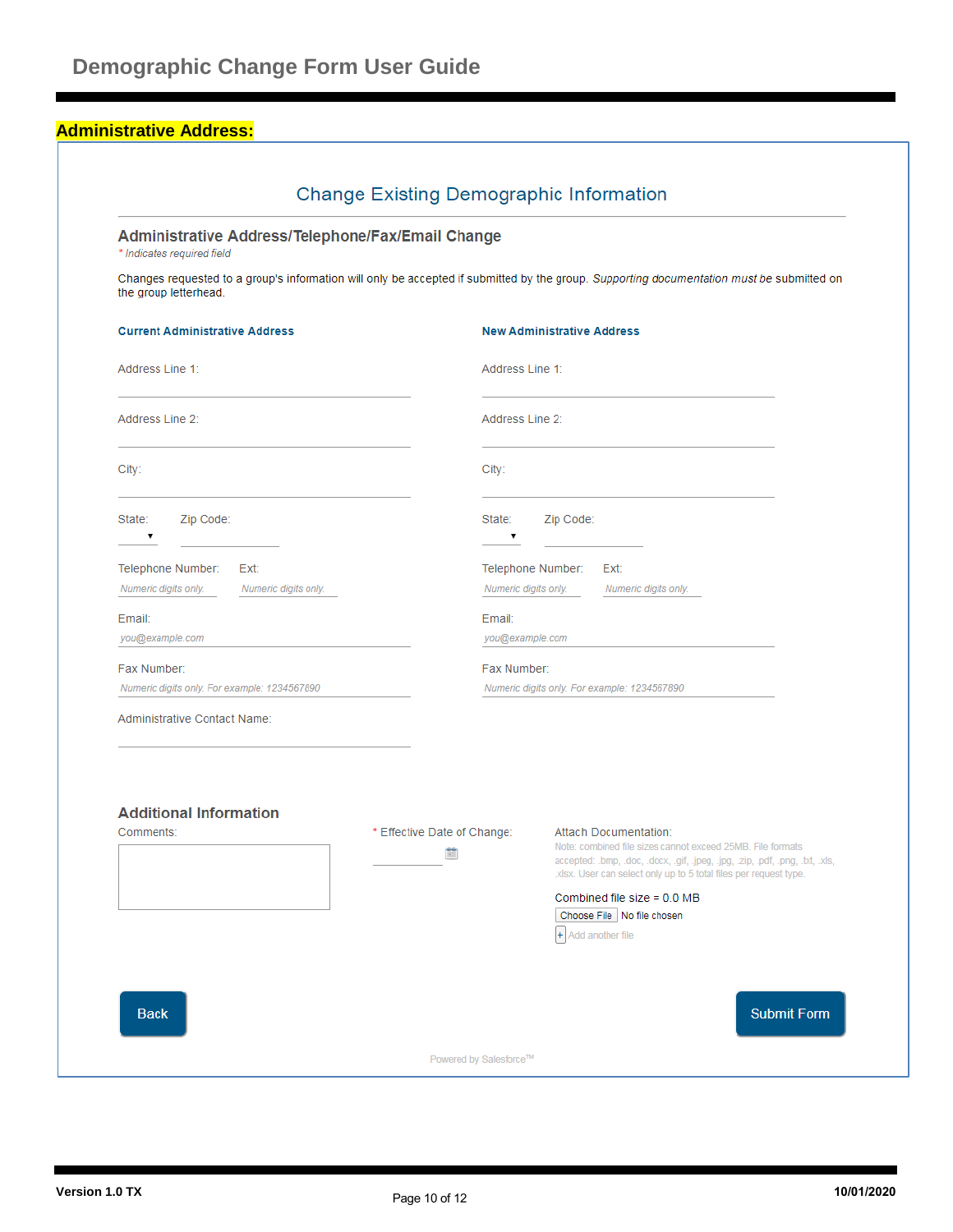### **Other Provider Updates:**

|                                                                           | <b>Change Existing Demographic Information</b>                                                                                                                                                                                                                                      |  |  |  |  |
|---------------------------------------------------------------------------|-------------------------------------------------------------------------------------------------------------------------------------------------------------------------------------------------------------------------------------------------------------------------------------|--|--|--|--|
| <b>Other Provider Updates</b><br>* Indicates required field               |                                                                                                                                                                                                                                                                                     |  |  |  |  |
| <b>Current Information</b>                                                | <b>New Information</b>                                                                                                                                                                                                                                                              |  |  |  |  |
| Hospital Privilege (list all):                                            | Hospital Privilege (list all):                                                                                                                                                                                                                                                      |  |  |  |  |
| Ambulatory Surgery Center Privileges (list all):                          | Ambulatory Surgery Center Privileges (list all):                                                                                                                                                                                                                                    |  |  |  |  |
| License Number:                                                           | License Number:                                                                                                                                                                                                                                                                     |  |  |  |  |
| Specialty:                                                                | Specialty:                                                                                                                                                                                                                                                                          |  |  |  |  |
| Subspecialty:                                                             | Subspecialty:                                                                                                                                                                                                                                                                       |  |  |  |  |
| Specialty Effective Date: <b>1999</b>                                     | Specialty Effective Date: <u>[</u>                                                                                                                                                                                                                                                  |  |  |  |  |
| Specialty Certification Date: [                                           | Specialty Certification Date: 图                                                                                                                                                                                                                                                     |  |  |  |  |
| Board Certified: ○ Yes ○ No                                               | Board Certified: ○ Yes ○ No                                                                                                                                                                                                                                                         |  |  |  |  |
| Provide Lactation Services: ○ Yes ○ No                                    | Provide Lactation Services: ○ Yes ○ No                                                                                                                                                                                                                                              |  |  |  |  |
|                                                                           | Date Of Birth: <b>圖</b>                                                                                                                                                                                                                                                             |  |  |  |  |
|                                                                           | <b>DEA Number:</b>                                                                                                                                                                                                                                                                  |  |  |  |  |
|                                                                           |                                                                                                                                                                                                                                                                                     |  |  |  |  |
|                                                                           | DEA Number Expiration Date: <b>圖</b>                                                                                                                                                                                                                                                |  |  |  |  |
|                                                                           | Languages (spoken or written):                                                                                                                                                                                                                                                      |  |  |  |  |
|                                                                           | Medical School Name:                                                                                                                                                                                                                                                                |  |  |  |  |
|                                                                           | Date of Graduation: 图                                                                                                                                                                                                                                                               |  |  |  |  |
|                                                                           | Residency Hospital Name:                                                                                                                                                                                                                                                            |  |  |  |  |
|                                                                           | Residency Period:                                                                                                                                                                                                                                                                   |  |  |  |  |
|                                                                           | 簂<br>$\frac{1}{\sqrt{2}}$ To $\frac{1}{\sqrt{2}}$<br>From the control of the state of the state of the state of the state of the state of the state of the state of the state of the state of the state of the state of the state of the state of the state of the state of the sta |  |  |  |  |
|                                                                           |                                                                                                                                                                                                                                                                                     |  |  |  |  |
|                                                                           | Ethnicity:<br>7                                                                                                                                                                                                                                                                     |  |  |  |  |
|                                                                           |                                                                                                                                                                                                                                                                                     |  |  |  |  |
|                                                                           |                                                                                                                                                                                                                                                                                     |  |  |  |  |
| <b>Additional Information</b><br>Comments:<br>* Effective Date of Change: | Attach Documentation:                                                                                                                                                                                                                                                               |  |  |  |  |
|                                                                           | Note: combined file sizes cannot exceed 25MB. File formats<br>圗<br>accepted: .bmp, .doc, .docx, .gif, .jpeg, .jpg, .zip, .pdf, .png, .bd, .xls,                                                                                                                                     |  |  |  |  |
|                                                                           | .xlsx. User can select only up to 5 total files per request type.<br>Combined file size = $0.0$ MB                                                                                                                                                                                  |  |  |  |  |
|                                                                           | Choose File No file chosen<br>+ Add another file                                                                                                                                                                                                                                    |  |  |  |  |
|                                                                           |                                                                                                                                                                                                                                                                                     |  |  |  |  |
|                                                                           |                                                                                                                                                                                                                                                                                     |  |  |  |  |
| <b>Back</b>                                                               | <b>Submit Form</b>                                                                                                                                                                                                                                                                  |  |  |  |  |